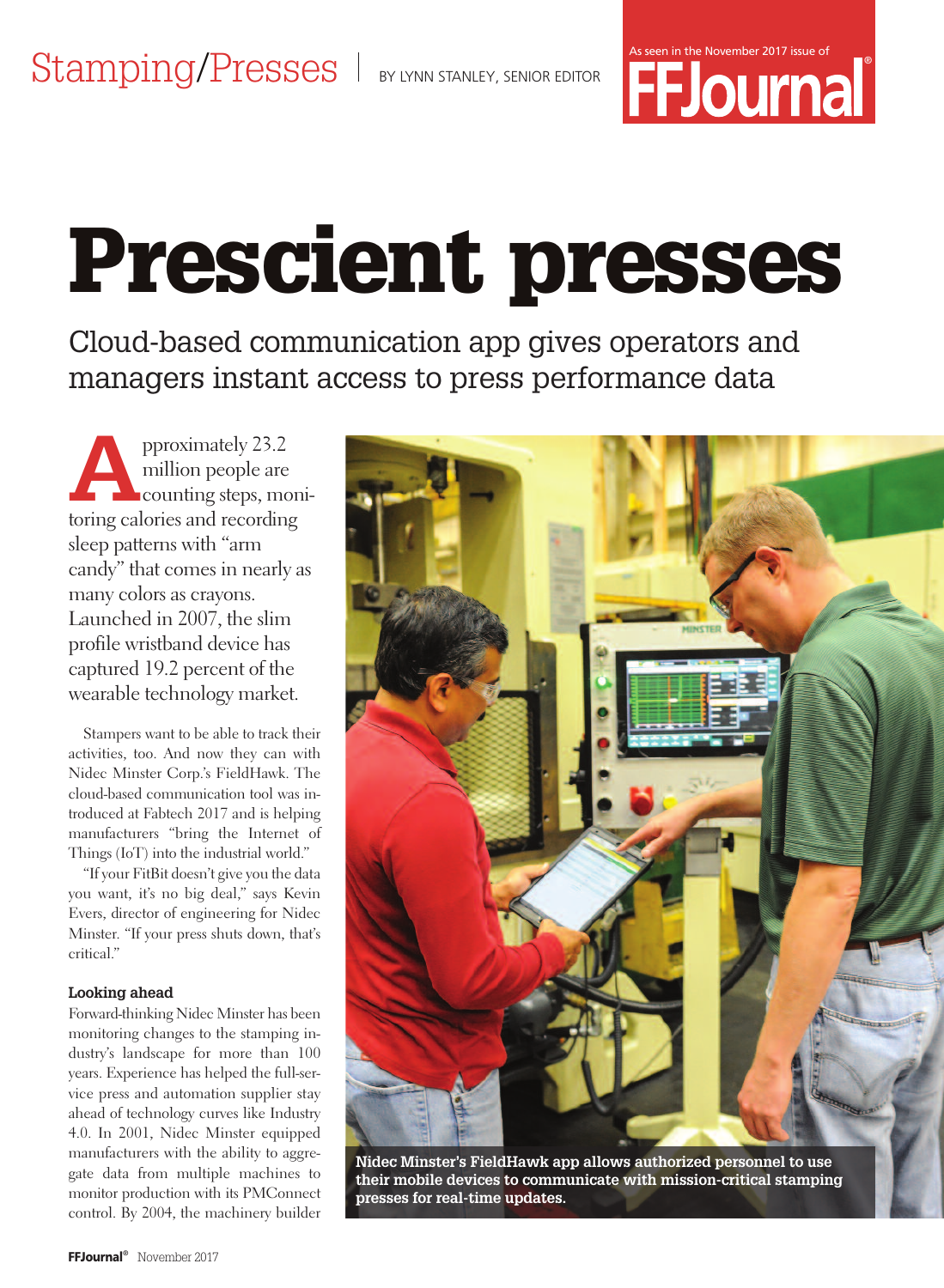### d e - *<u>ABusiness</u>* managers want to stay abreast of what is happening in crucial areas of the plant. *II*

**Kevin Evers**, Nidec Minster

veloped remote access for customer support and, in 2011, remote access via the Ethernet was a standard trouble shooting feature on its equipment.

With smart factories and cloud computing looming, companies in 2015 began adding more software, sensors and wireless integration. IP connectivity quickly began to reshape supply chains and product strategies yet, for manufacturers, industry standards and best practices for the implementation of IloT on shop floors was lacking.

The Industrial Internet of Things (IIoT) uses IoT technologies—which support the transfer of data over a network without requiring human-to-human or human-to-computer interaction—to give manufacturers the mechanisms for enhanced quality control, green practices that are sustainable, supply chain traceability and efficiency.

"Two years ago, people were talking about being IIoT-ready and evaluating how to make use of it in their plants," says Evers. "But it's only been in the last two years that tools have become robust enough and gateways [software/hardware combinations] smart enough to collect data securely from multiple sources, analyze it, sort it, and route it for proper interpretation.

"Now," he continues, "the architecture exists to move data reliably from machines to the cloud and make it globally available by pushing it out to smart devices. Plant managers want to use these tools, but sourcing and integrating the right components has proved challenging. With



#### **FieldHawk allows authorized personnel to use their mobile devices to access press performance metrics from anywhere in the world.**

FieldHawk, we've taken the guess work out of it and provided a turnkey solution," says Evers.

#### **Bird's eye view**

FieldHawk allows authorized personnel to use their mobile devices to communicate with mission-critical stamping presses for real-time updates on machine status, operating conditions and production activity. Data can be collected from the Nidec Minster PMC press control and plugged into a company's ERP system to measure press use percentages and operational efficiency metrics.

The cloud-based communication technology can provide a birds-eye view of operations, but it also allows individuals to drill down to the details. Criteria such as tool type, press processing mode, batch count, press tonnage, and whether or not a parts bin needs replenishment all contribute to a manufacturer's ability to meet its production goals.

"Personnel can also see a record of the last time the press stopped and why," says Evers. "If I'm a maintenance supervisor for a particular line and I see a notification that the line stopped and the reason for it, I can begin lining up resources to fix the problem while I'm walking to the machine. Reaction time is much quicker."

Collecting data supports advanced analytics on supply chains. But Nidec Minster didn't develop FieldHawk's performance parameters without input. It queried its customers about what they need to help solve production problems, embrace IIoT and stay a step ahead of competitors.

#### **Measure twice**

"To improve something, you have to be able to measure it," says Steve Richardson, general manager of marketing and sales for the services division at Nidec Minster. "The data we are able to collect now is much more precise." For example, Field-Hawk can tell an operator exactly when to perform maintenance. "This allows the operations team to avoid the costs of executing maintenance too soon or face repercussions from carrying out maintenance practices too late," he explains.

The FieldHawk app also delivers maintenance reminder alerts. Preventive procedures are programmed into the Nidec Minster control and on the maintenance supervisor's phone. "He doesn't have to pull out manuals to create a schedule," Richardson says. "He can see at a glance that the press oil on a specific machine needs to be changed in 50 hours. This allows him to order the supplies he will need—like an oil filter—ahead of time."

Remote troubleshooting services and software upgrades are part of the Field-Hawk package. Nidec Minster service engineers can remotely diagnose and fix a large number of problems without the cost and downtime associated with a field service call. Optional subscription services will allow a user to purchase additional software modules for up-to-date analysis